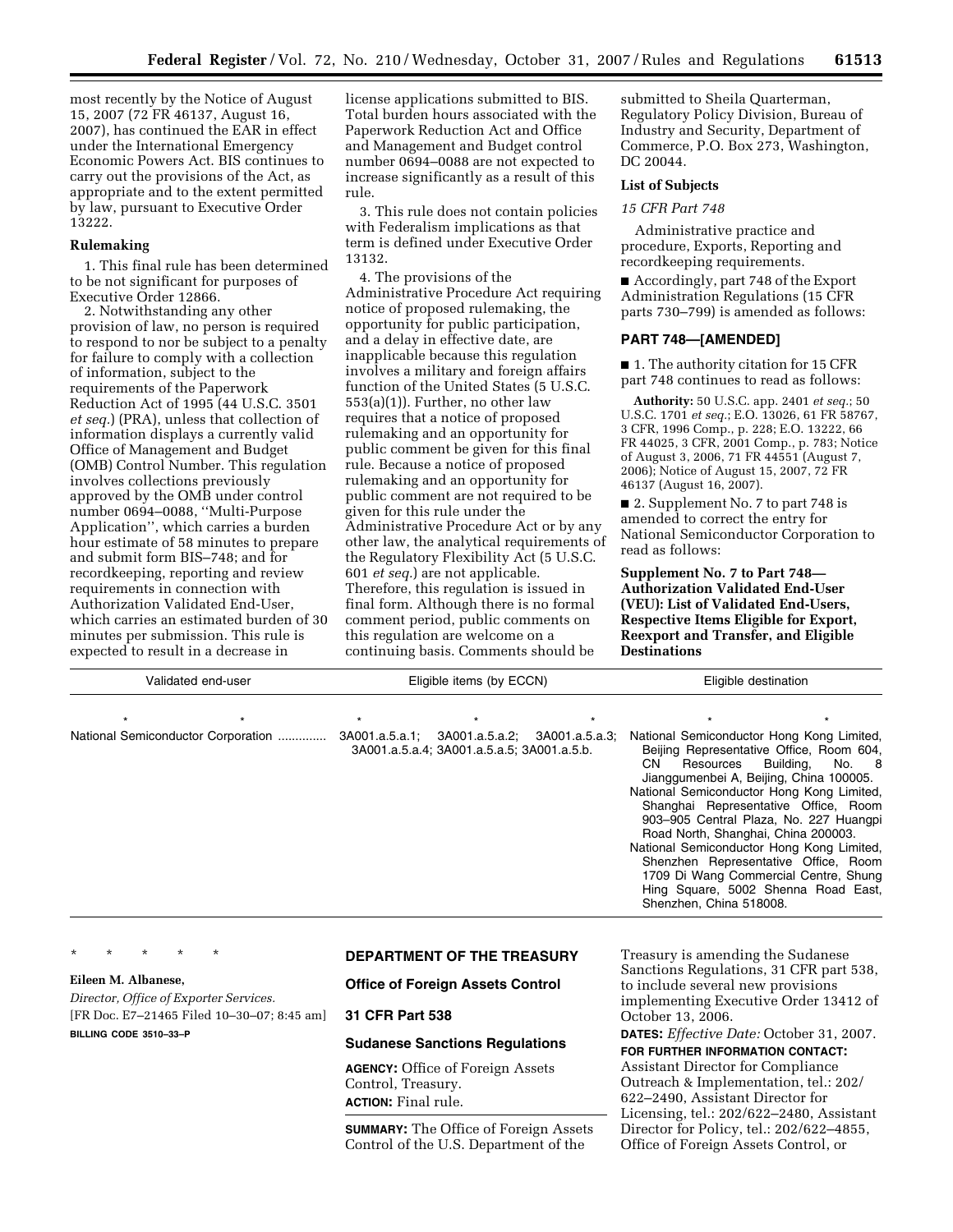Chief Counsel (Foreign Assets Control), tel.: 202/622–2410, Office of the General Counsel, Department of the Treasury, Washington, DC 20220 (not toll free numbers).

### **SUPPLEMENTARY INFORMATION:**

### **Electronic and Facsimile Availability**

This document and additional information concerning the Office of Foreign Assets Control are available from OFAC's Web site (*http:// www.treas.gov/ofac*) or via facsimile through a 24-hour fax-on demand service, tel.: (202) 622–0077.

## **Background**

The Sudanese Sanctions Regulations, 31 CFR part 538 (the ''SSR''), were promulgated to implement Executive Order 13067 of November 3, 1997 (''E.O. 13067''), in which the President declared a national emergency with respect to the policies and actions of the Government of Sudan. To deal with that emergency, E.O. 13067 imposed comprehensive trade sanctions with respect to Sudan and blocked all property and interests in property of the Government of Sudan in the United States or within the possession or control of United States persons.

On October 13, 2006, the President signed into law the Darfur Peace and Accountability Act of 2006 (the ''DPAA''), which, among other things, calls for support of the regional government of Southern Sudan, assistance with the peace efforts in Darfur, and provision of economic assistance in specified areas of Sudan. In particular, section 7 of the DPAA requires the continuation of the sanctions currently imposed on the Government of Sudan pursuant to E.O. 13067. However, section 8(e) of the DPAA exempts from the prohibitions of E.O. 13067 activities or related transactions with respect to certain areas in Sudan, including Southern Sudan, Southern Kordofan/Nuba Mountains State, Blue Nile State, Abyei, Darfur, and marginalized areas in and around Khartoum.

To reconcile sections 7 and 8(e) of the DPAA and to maintain in place sanctions on the Government of Sudan, the President issued Executive Order 13412 on October 13, 2006 (''E.O. 13412''). In E.O. 13412, the President determined that the Government of Sudan continues to implement policies and actions that violate human rights, in particular with respect to the conflict in Darfur, and that the Government of Sudan plays a pervasive role in Sudan's petroleum and petrochemical industries, thus constituting a threat to

U.S. national security and foreign policy.

In light of these determinations, and in order to take additional steps with respect to the national emergency declared in E.O. 13067, section 1 of E.O. 13412 continues the blocking of the Government of Sudan's property and interests in property that are in or come within the United States, or that are in or come within the possession or control of United States persons. Section 2 of E.O. 13412 prohibits transactions by United States persons relating to the petroleum or petrochemical industries in Sudan, including, but not limited to, oilfield services and oil or gas pipelines. Both sections 1 and 2 of E.O. 13412 apply to the entire territory of Sudan.

Section 4 of E.O. 13412, consistent with section 8(e) of the DPAA, provides that the prohibitions contained in section 2 of E.O. 13067 no longer apply to activities or related transactions with respect to Southern Sudan, Southern Kordofan/Nuba Mountains State, Blue Nile State, Abyei, Darfur, or marginalized areas in and around Khartoum, provided that the transactions do not involve any property or interests in property of the Government of Sudan. Section 4(b)(ii) of E.O. 13412 authorizes the Secretary of State, after consultation with the Secretary of the Treasury, to define the geographic areas of Southern Sudan, Southern Kordofan/Nuba Mountains State, Blue Nile State, Abyei, Darfur, and marginalized areas in and around Khartoum for purposes of the order. In addition, section 6(d) of E.O. 13412 defines the term ''Government of Sudan'' to include its agencies, instrumentalities, and controlled entities, and the Central Bank of Sudan, but to exclude the regional government of Southern Sudan.

In accordance with E.O. 13412, the Office of Foreign Assets Control (''OFAC'') today is amending the SSR to add several new provisions implementing the provisions of E.O. 13412 discussed above. First, OFAC is renumbering §§ 538.210 and 538.211 as §§ 538.211 and 538.212, respectively, in order to add a new § 538.210. Paragraph (a) of new § 538.210 prohibits all transactions by United States persons relating to the petroleum or petrochemical industries in Sudan, including, but not limited to, oilfield services and oil or gas pipelines. Paragraph (b) of § 538.210 prohibits the facilitation by a United States person of any transaction relating to Sudan's petroleum or petrochemical industries. Second, OFAC is adding an

exemption to newly renumbered

§ 538.212. Paragraph (g)(1) of § 538.212 provides that, except for the provisions of §§ 538.201–203, 538.210, and 538.211, and except as provided in paragraph (g)(2) of  $\S 538.212$ , the prohibitions contained in the SSR do not apply to activities or related transactions with respect to the Specified Areas of Sudan. This provision means that, subject to the new interpretive sections set forth below, activities and related transactions with respect to the Specified Areas of Sudan are no longer prohibited, unless they involve any property or interests in property of the Government of Sudan or relate to Sudan's petroleum or petrochemical industries. In addition, paragraph (g)(2) of § 538.212 states that the exemption does not apply to the exportation or reexportation of agricultural commodities, medicine, and medical devices. Section 906 of the Trade Sanctions Reform and Export Enhancement Act of 2000 (Pub. L. 106– 387) continues to impose licensing requirements on these transactions, regardless of the intended destination in Sudan. These licensing requirements are implemented in §§ 538.523, 538.525, and 538.526.

Third, OFAC is revising the definition of the term *Government of Sudan*  contained in § 538.305 to exclude the regional government of Southern Sudan, as set forth in section 6(d) of E.O. 13412.

Fourth, OFAC is adding a new definitional section to identify the areas of Sudan that were exempted in section 4(b) of E.O. 13412 from the prohibitions contained in section 2 of E.O. 13067. New § 538.320 defines the term *Specified Areas of Sudan* to mean Southern Sudan, Southern Kordofan/ Nuba Mountains State, Blue Nile State, Abyei, Darfur, and marginalized areas in and around Khartoum. This section also defines the term ''marginalized areas in and around Khartoum'' to refer to four official camps for internally displaced persons.

Fifth, OFAC is adding interpretive § 538.417 to clarify that all of the prohibitions in the SSR apply to shipments of goods, services, and technology that transit areas of Sudan other than the Specified Areas of Sudan. Section 538.417(a) provides that an exportation or reexportation of goods, technology, or services to the Specified Areas of Sudan is exempt under § 538.212(g) only if it does not transit or transship through any area of Sudan other than the Specified Areas of Sudan. Section 538.417(b) provides that an importation into the United States of goods or services from, or originating in, the Specified Areas of Sudan is exempt under § 538.212(g) only if it does not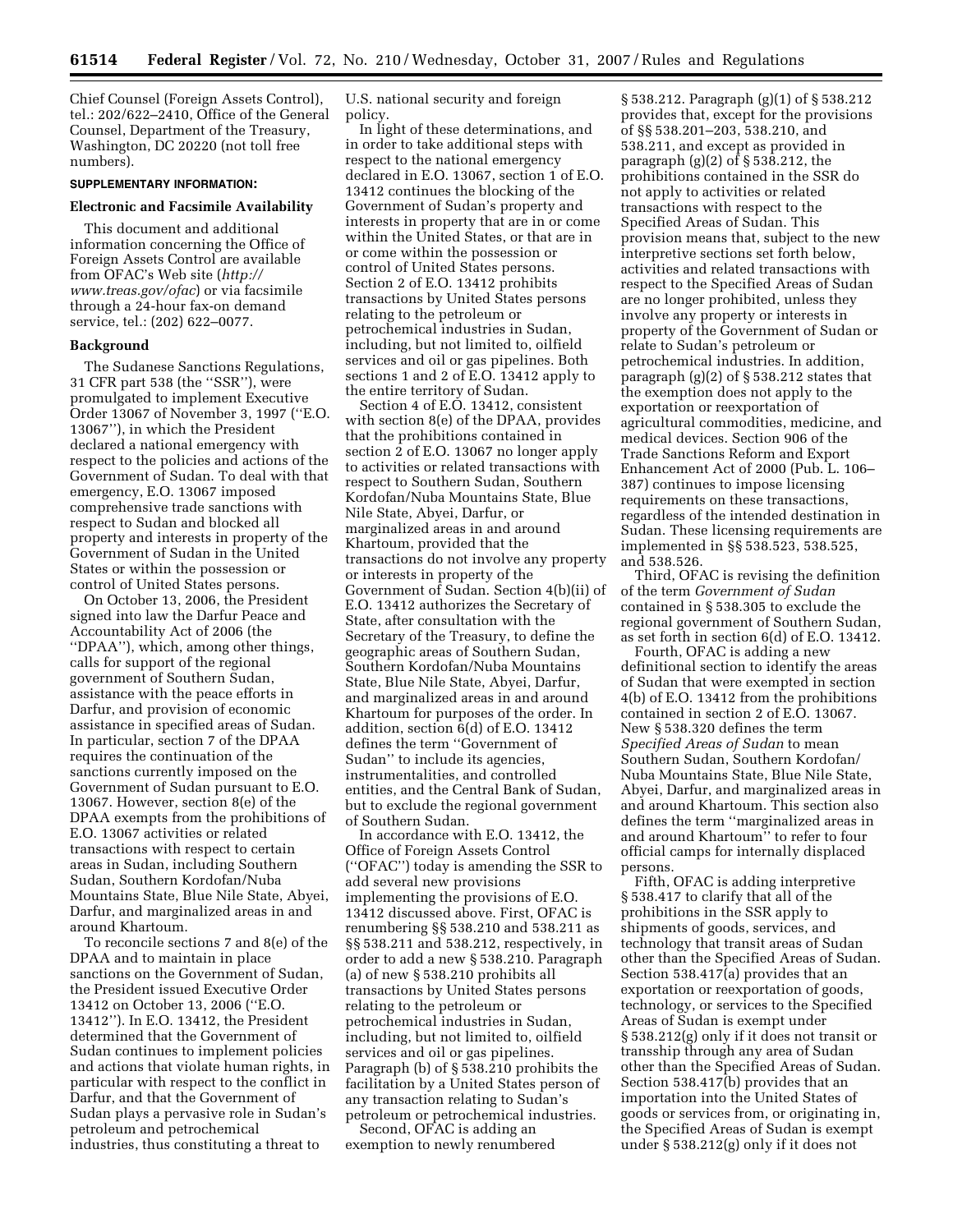transit or transship through any area of Sudan other than the Specified Areas of Sudan. Thus, imports and exports to or from the Specified Areas of Sudan that do not transit or transship non-exempt areas of Sudan are not prohibited, provided that the Government of Sudan does not have an interest in the transaction and the transaction does not relate to Sudan's petroleum or petrochemical industries. However, imports and exports to or from the Specified Areas of Sudan that involve the transiting of, or transshipment through, non-exempt areas of Sudan, *e.g.*, Khartoum and Port Sudan, require authorization from OFAC.

OFAC is also adding interpretive § 538.418 to explain the prohibitions on financial transactions in Sudan. Financial transactions are no longer prohibited by the SSR if: (1) The underlying activity is not prohibited by the SSR; (2) the financial transaction involves a third-country depository institution, or a Sudanese depository institution not owned or controlled by the Government of Sudan, that is located in the Specified Areas of Sudan; and (3) the financial transaction is not routed through a depository institution that is located in the non-exempt areas or that is owned or controlled by the Government of Sudan, wherever located. However, any financial transactions that involve, in any manner, depository institutions that are located in the non-exempt areas of Sudan, *e.g.*, Khartoum, remain prohibited and require authorization from OFAC.

For example, if a financial transaction involves a branch of a depository institution in the Specified Areas of Sudan, but that depository institution is headquartered in Khartoum and requires all financial transactions to be routed through the headquarters or another branch located in the nonexempt areas of Sudan, that transaction is prohibited and requires authorization from OFAC.

Finally, OFAC is amending the SSR to add three new general licenses, which are set forth in §§ 538.530, 538.531, and 538.532. Paragraph (a) of § 538.530 provides that all general licenses issued pursuant to E.O. 13067 are authorized and remain in effect pursuant to E.O. 13412. Paragraph (b) of § 538.530 provides that all specific licenses and all nongovernmental organization registrations issued pursuant to E.O. 13067 or the SSR prior to October 13, 2006, are authorized pursuant to E.O. 13412 and remain in effect until the expiration date specified in the license or registration, or if no expiration date is specified, June 30, 2008. OFAC urges

all license and nongovernmental organization registration holders to take note of this potentially new expiration date, which applies to all licenses and registrations that do not otherwise contain an expiration date, regardless of when they were originally issued.

The second general license, new § 538.531, authorizes otherwise prohibited official activities of the United States Government and international organizations. Subject to certain conditions and limitations, paragraph (a)(1) of § 538.531 authorizes all transactions and activities otherwise prohibited by the SSR or E.O. 13412 that are for the conduct of the official business of the United States Government by contractors or grantees thereof. Employees who engage in transactions for the conduct of the official business of the United States Government already are exempt from these prohibitions. See § 538.212(e) and section 5(a) of E.O. 13412. Paragraph (a)(2) of § 538.531 authorizes, subject to the same conditions and limitations as paragraph (a)(1), all transactions and activities otherwise prohibited by the SSR or E.O. 13412 that are for the conduct of the official business of the United Nations, or United Nations specialized agencies, programmes, and funds, by employees, contractors, or grantees thereof. Paragraphs (b), (c), and (d) of § 538.531 set forth conditions and limitations on the authorizations described in paragraph (a).

The third general license, § 538.532, authorizes humanitarian transshipments of goods, technology, or services through non-exempt areas of Sudan to or from Southern Sudan and Darfur. This license will be subject to review on an annual basis. Upon completion of the annual review, OFAC may revoke the general license through the issuance of a notice in the **Federal Register**. If OFAC does not take any action, this license will remain in force.

# **Public Participation**

Because the amendment of the SSR involve a foreign affairs function, Executive Order 12866 and the provisions of the Administrative Procedure Act (5 U.S.C. 553) requiring notice of proposed rulemaking, opportunity for public participation, and delay in effective date are inapplicable. Because no notice of proposed rulemaking is required for this rule, the Regulatory Flexibility Act (5 U.S.C. 601–612) does not apply.

### **Paperwork Reduction Act**

The collections of information related to the SSR are contained in 31 CFR part 501 (the ''Reporting, Procedures and

Penalties Regulations''). Pursuant to the Paperwork Reduction Act of 1995 (44 U.S.C. 3507), those collections of information have been approved by the Office of Management and Budget under control number 1505–0164. An agency may not conduct or sponsor, and a person is not required to respond to, a collection of information unless the collection of information displays a valid control number.

#### **List of Subjects in 31 CFR Part 538**

Administrative practice and procedure, Banks, Banking, Blocking of assets, Exports, Foreign trade, Humanitarian aid, Imports, Penalties, Reporting and recordkeeping requirements, Specially designated nationals, Sudan, Terrorism, Transportation.

■ For the reasons set forth in the preamble, the Office of Foreign Assets Control amends 31 CFR part 538 as follows:

## **PART 538—SUDANESE SANCTIONS REGULATIONS**

■ 1. Revise the authority citation for part 538 to read as follows:

**Authority:** 3 U.S.C. 301; 31 U.S.C. 321(b); 18 U.S.C. 2339B, 2332d; 50 U.S.C. 1601– 1651, 1701–1706; Pub. L. 106–387, 114 Stat. 1549; Pub. L. 109–344, 120 Stat. 1869; Pub. L. 110–96, 121 Stat. 1011; E.O. 13067, 62 FR 59989, 3 CFR, 1997 Comp., p. 230; E.O. 13412, 71 FR 61369, October 13, 2006.

## **Subpart B—Prohibitions**

■ 2. Redesignate §§ 538.210 and 538.211 as §§ 538.211 and 538.212, respectively, and add a new § 538.210 to read as follows:

### **§ 538.210 Prohibited transactions relating to petroleum and petrochemical industries.**

(a) Except as otherwise authorized, and notwithstanding any contract entered into or any license or permit granted prior to October 13, 2006, all transactions by United States persons relating to the petroleum or petrochemical industries in Sudan, including, but not limited to, oilfield services and oil or gas pipelines, are prohibited.

(b) Except as otherwise authorized, the facilitation by a United States person, including but not limited to brokering activities, of any transaction relating to the petroleum or petrochemical industries in Sudan is prohibited.

■ 3. Add a new paragraph (g) to newly redesignated § 538.212 to read as follows: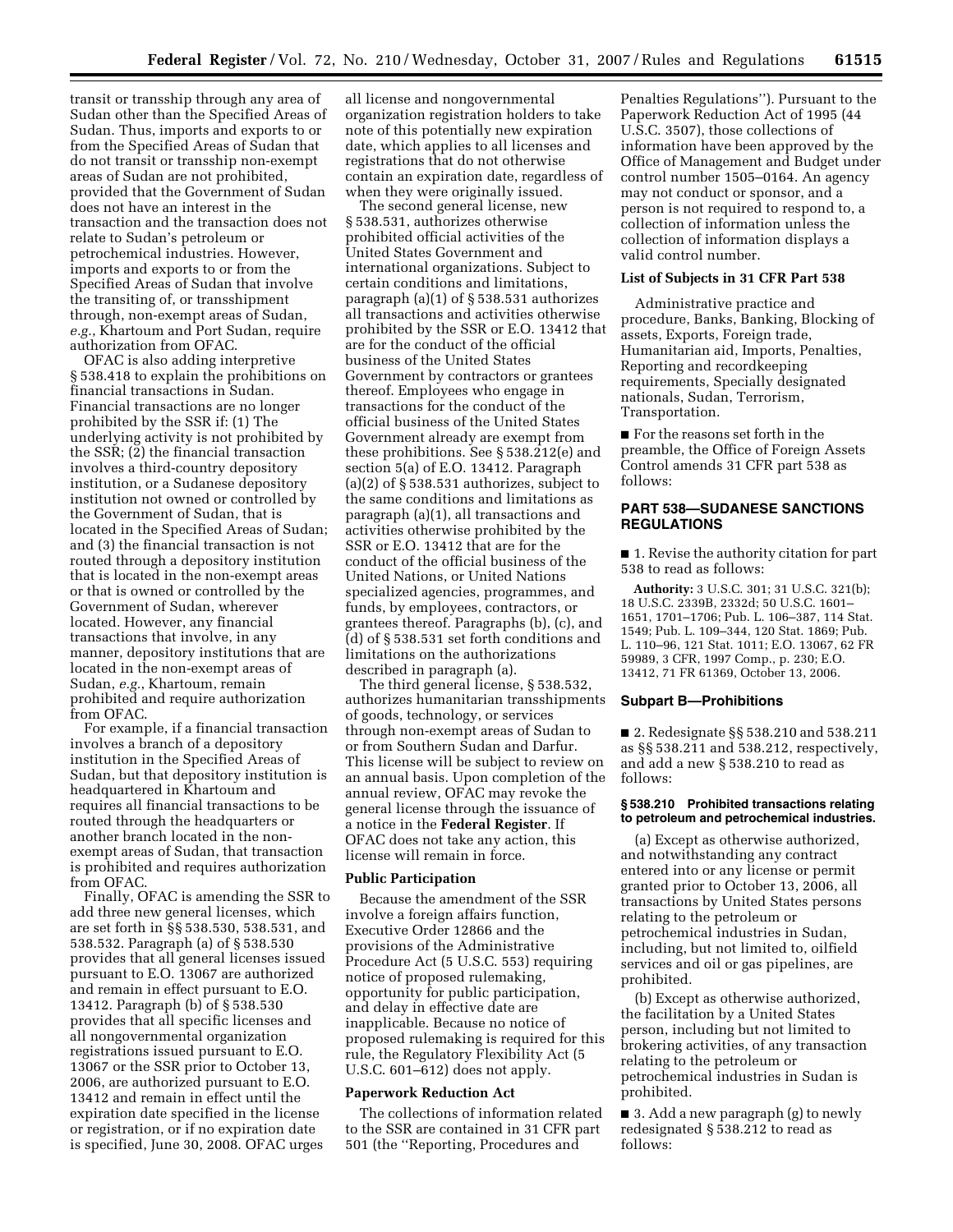# **§ 538.212 Exempt transactions.**

\* \* \* \* \* (g)(1) *Specified Areas of Sudan.*  Except for the provisions of §§ 538.201 through 538.203, 538.210, and 538.211, and except as provided in paragraph (g)(2) of this section, the prohibitions contained in this part do not apply to activities or related transactions with respect to the Specified Areas of Sudan.

(2) The exemption in paragraph (g)(1) of this section does not apply to the exportation or reexportation of agricultural commodities (including bulk agricultural commodities listed in appendix A to this part 538), medicine, and medical devices.

**Note to § 538.212(g)(2).** See §§ 538.523, 538.525, and 538.526 for licensing requirements governing the transactions described in paragraph (g)(2) of this section.

# **Subpart C—General Definitions**

■ 4. Amend § 538.305 by redesignating paragraphs (a) through (d) as paragraphs  $(a)(1)$  through  $(a)(4)$ , respectively, redesignating the introductory text as paragraph (a) introductory text, revising the newly designated paragraph (a), and adding a new paragraph (b) to read as follows:

# **§ 538.305 Government of Sudan.**

(a) The term *Government of Sudan*  includes:

(1) The state and the Government of Sudan, as well as any political subdivision, agency, or instrumentality thereof, including the Central Bank of Sudan;

(2) Any entity owned or controlled by the foregoing;

(3) Any person to the extent that such person is, or has been, or to the extent that there is reasonable cause to believe that such person is, or has been, since the effective date, acting or purporting to act directly or indirectly on behalf of any of the foregoing; and

(4) Any other person determined by the Director of the Office of Foreign Assets Control to be included within paragraphs (a)(1) through (a)(3) of this section.

(b) Effective October 13, 2006, the term *Government of Sudan,* as defined in paragraph (a) of this section, does not include the regional government of Southern Sudan.

\* \* \* \* \*

■ 5. Add a new § 538.320 to read as follows:

## **§ 538.320 Specified Areas of Sudan.**

(a) The term *Specified Areas of Sudan*  means Southern Sudan, Southern Kordofan/Nuba Mountains State, Blue Nile State, Abyei, Darfur, and

marginalized areas in and around Khartoum.

(b) The term *marginalized areas in and around Khartoum* means the following official camps for internally displaced persons: Mayo, El Salaam, Wad El Bashir, and Soba.

## **Subpart D—Interpretations**

■ 6. Add a new § 538.417 to read as follows:

#### **§ 538.417 Transshipments through Sudan.**

(a) The exportation or reexportation of goods, technology, or services to the Specified Areas of Sudan is exempt under § 538.212(g) only if such goods, technology, or services do not transit or transship through any area of Sudan other than the Specified Areas of Sudan.

(b) The importation into the United States of goods or services from, or originating in, the Specified Areas of Sudan is exempt under § 538.212(g) only if such goods or services do not transit or transship through any area of Sudan other than the Specified Areas of Sudan.

**Note to § 538.417.** See § 538.532, which authorizes humanitarian transshipments to or from Southern Sudan and Darfur.

■ 7. Add a new § 538.418 to read as follows:

### **§ 538.418 Financial transactions in Sudan.**

(a) Any financial transaction with a depository institution located in an area of Sudan other than the Specified Areas of Sudan, *e.g.*, Khartoum, remains prohibited.

(b) Financial transactions are no

longer prohibited by this part if: (1) The underlying activity is not prohibited by this part;

(2) The financial transaction involves a third-country depository institution, or a Sudanese depository institution not owned or controlled by the Government of Sudan, that is located in the Specified Areas of Sudan; and

(3) The financial transaction is not routed through a depository institution that is located in an area of Sudan other than the Specified Areas of Sudan or that is owned or controlled by the Government of Sudan, wherever located.

(c) *Example.* A U.S. bank is instructed to transfer funds to the Abyei branch of a Sudanese bank that is not owned or controlled by the Government of Sudan. In order for the transfer to take place, the U.S. bank is required to route the funds through the Sudanese bank's headquarters, which is located in Khartoum. Due to the routing of the financial transaction through Khartoum, this transaction is prohibited and

requires authorization from the Office of Foreign Assets Control. However, if the U.S. bank is able to bypass the Khartoum headquarters and transfer the funds directly to the Abyei branch of the Sudanese bank, then the transaction would not be prohibited.

# **Subpart E—Licenses, Authorizations, and Statements of Licensing Policy**

■ 8. Add a new § 538.530 to read as follows:

#### **§ 538.530 Licenses and registrations issued pursuant to Executive Order 13067 or this part authorized pursuant to Executive Order 13412.**

(a) All general licenses issued pursuant to Executive Order 13067 are authorized pursuant to Executive Order 13412 and remain in effect.

(b) All specific licenses and all nongovernmental organization registrations issued pursuant to Executive Order 13067 or this part prior to October 13, 2006, are authorized pursuant to Executive Order 13412 and remain in effect until the expiration date specified in the license or registration or, if no expiration date is specified, June 30, 2008.

■ 9. Add a new § 538.531 to read as follows:

### **§ 538.531 Official activities of the United States Government and international organizations.**

(a) Subject to the conditions of paragraphs (b), (c), and (d) of this section, the following transactions are authorized:

(1) All transactions and activities otherwise prohibited by this part that are for the conduct of the official business of the United States Government or the United Nations by contractors or grantees thereof; and

(2) All transactions and activities otherwise prohibited by this part that are for the conduct of the official business of the United Nations specialized agencies, programmes, and funds by employees, contractors, or grantees thereof.

(b) Contractors or grantees conducting transactions authorized pursuant to paragraph (a) of this section must provide a copy of their contract or grant with the United States Government or the United Nations, or its specialized agencies, programmes, and funds, to any U.S. person before the U.S. person engages in or facilitates any transaction or activity prohibited by this part. If the contract or grant contains any sensitive or proprietary information, such information may be redacted or removed from the copy given to the U.S. person, provided that the information is